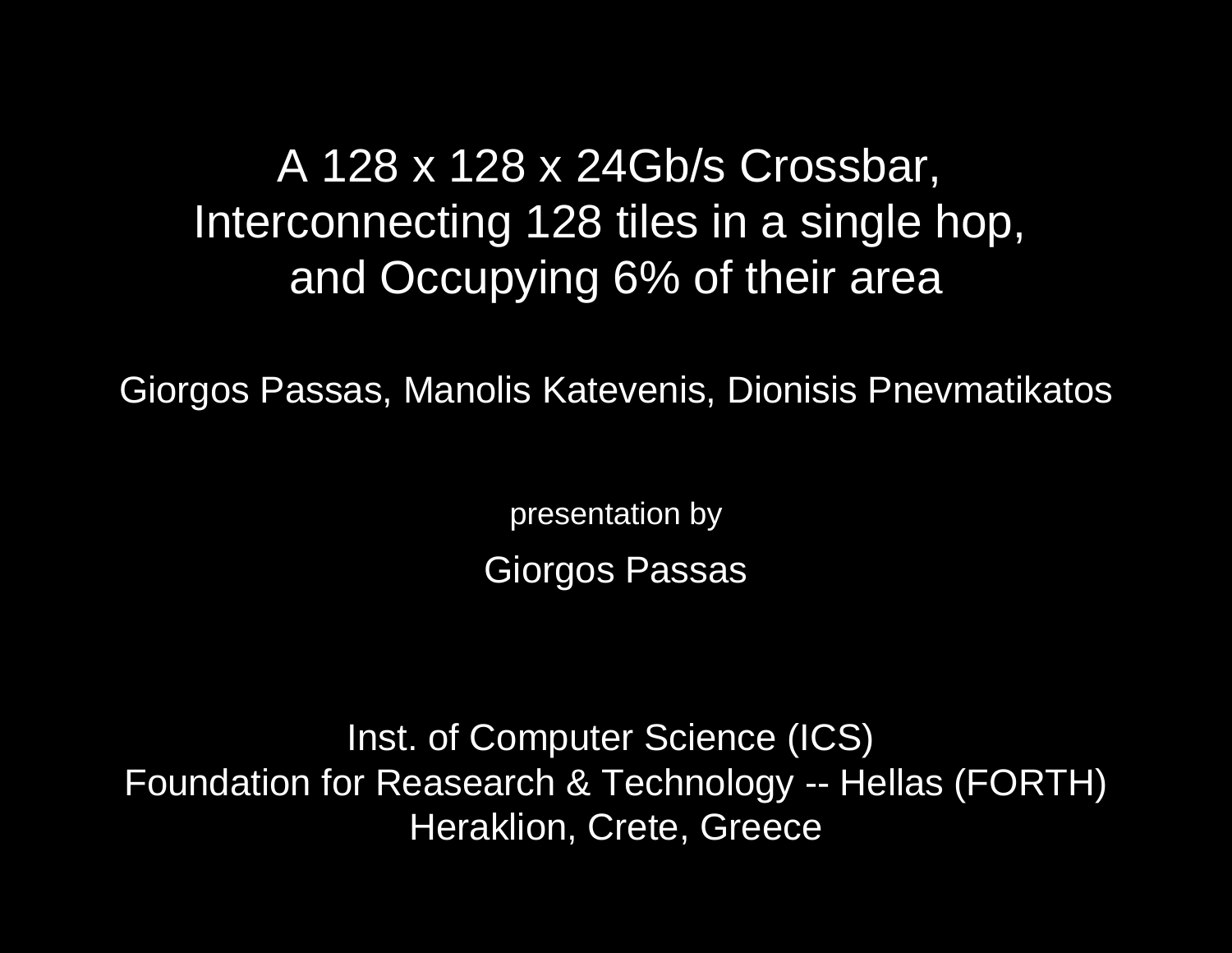# Introduction

#### - Motivation:

- Through real ASIC design
- Area cost estimation of high-valency crossbar datapaths

1

#### - Applications:

- Combined input-output queued switches (off chip)
- CMP crossbars (on chip)

#### - Contributions:

- A systematic design methodology
- Proof that a 128x128x24Gb/s crossbar will occupy < 6% of a typical die
- Crossbar area scales linearly --not quadratically-- with word width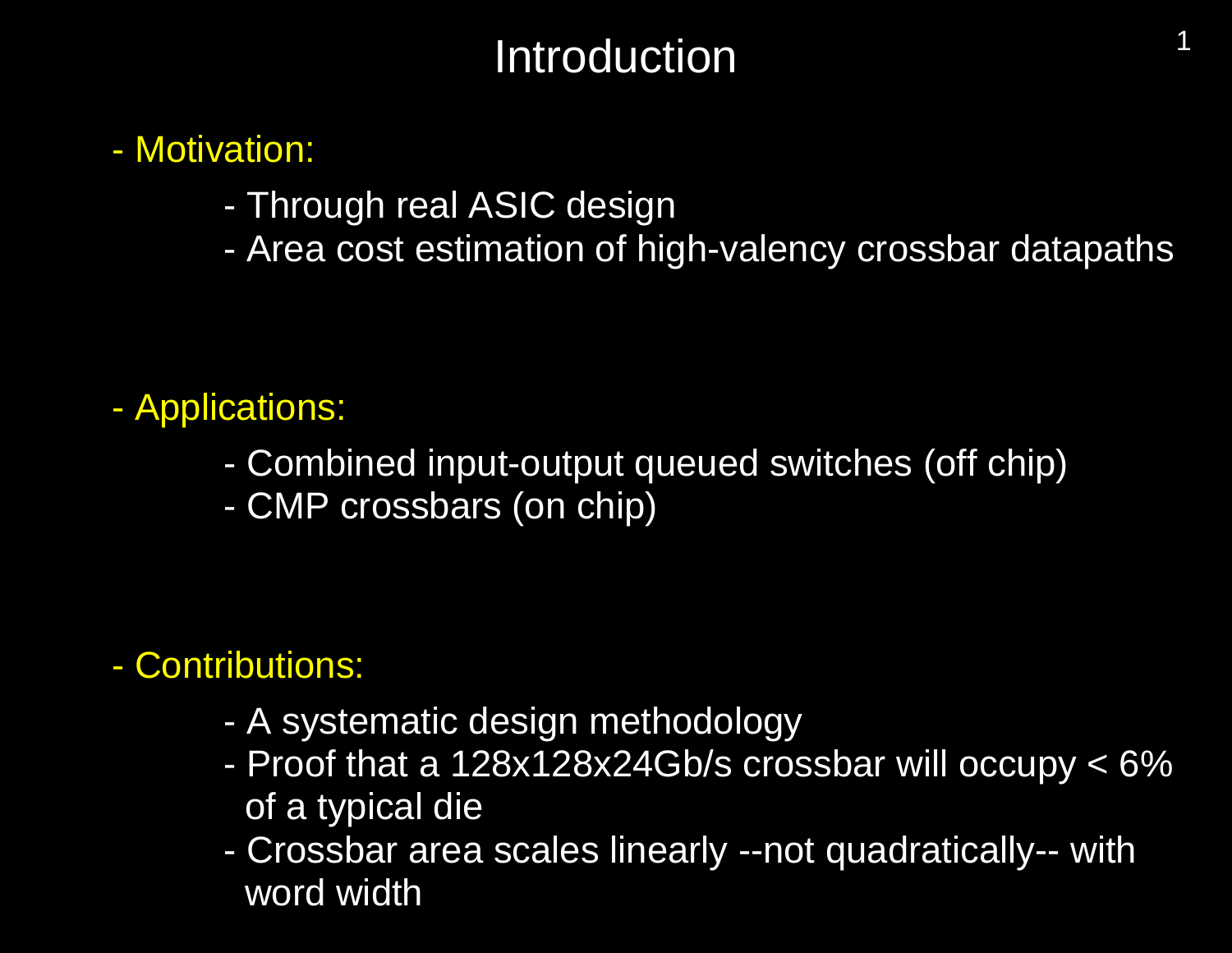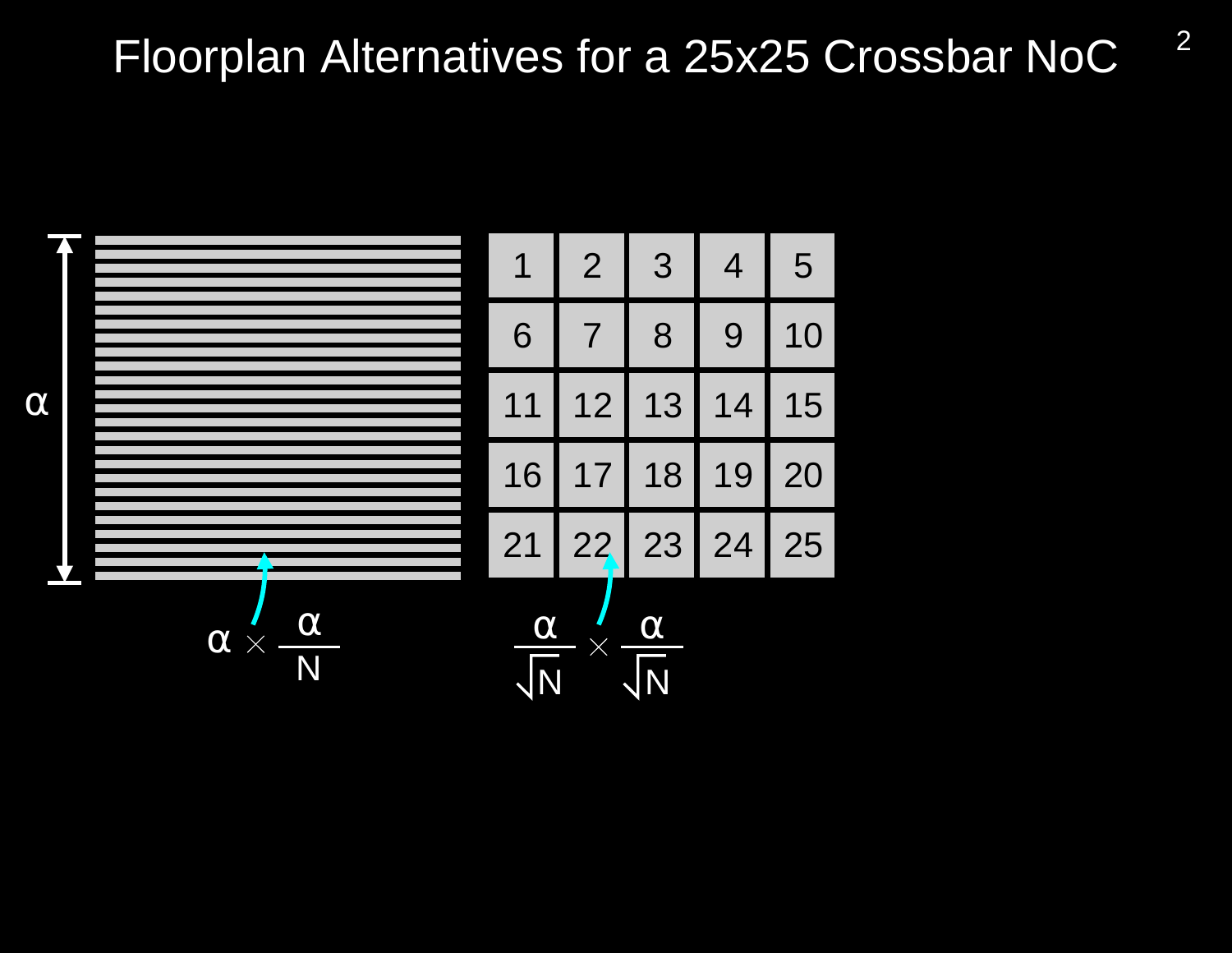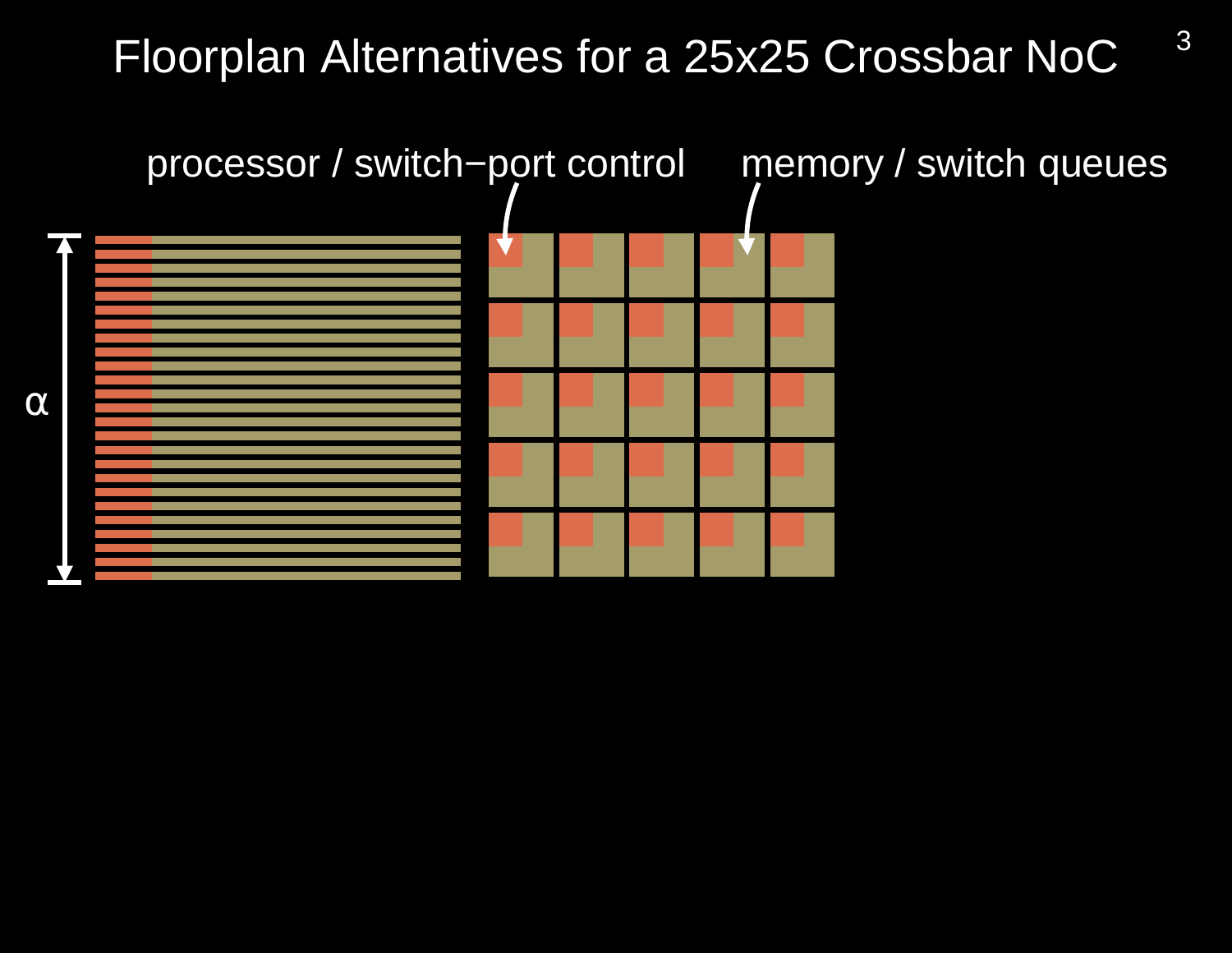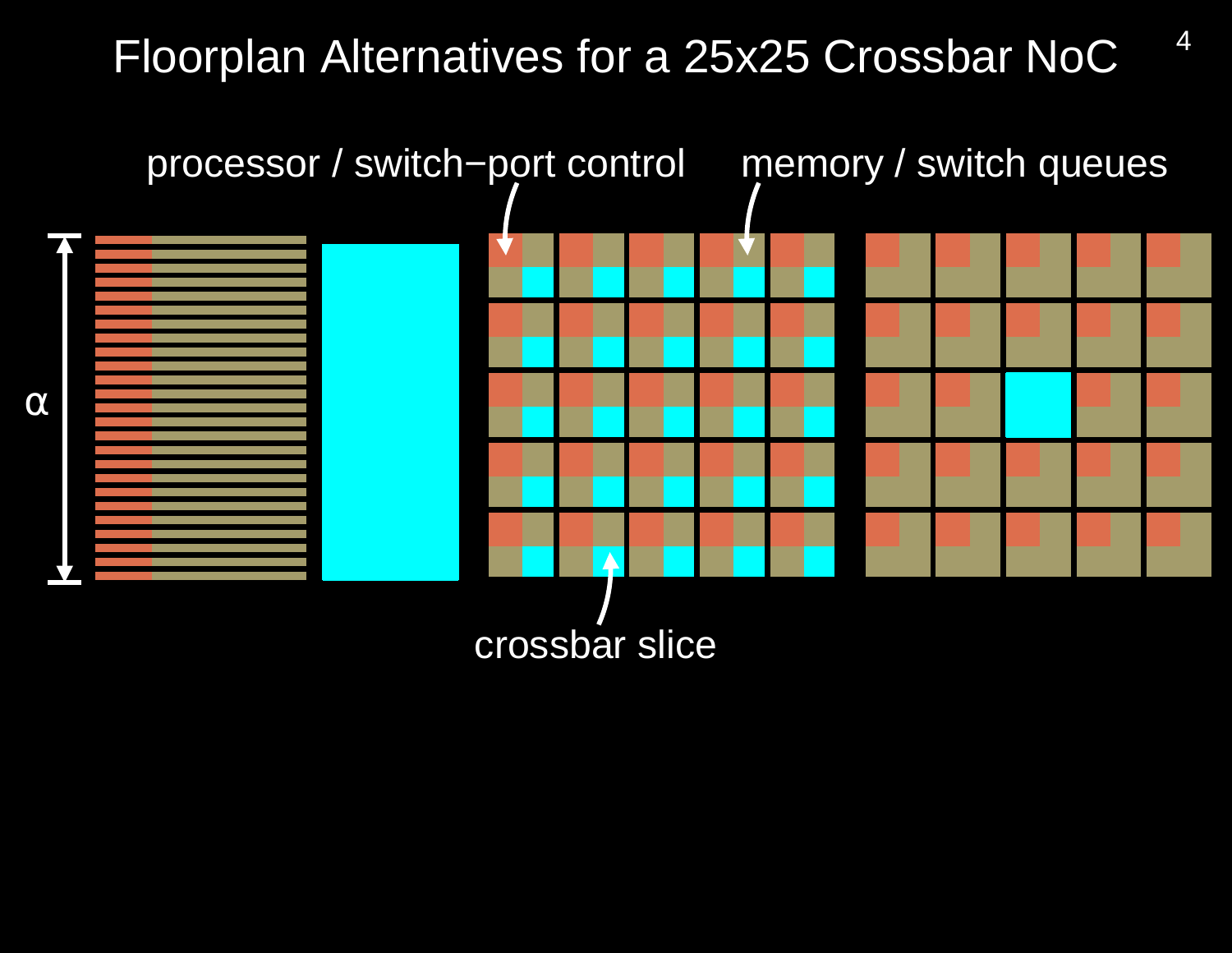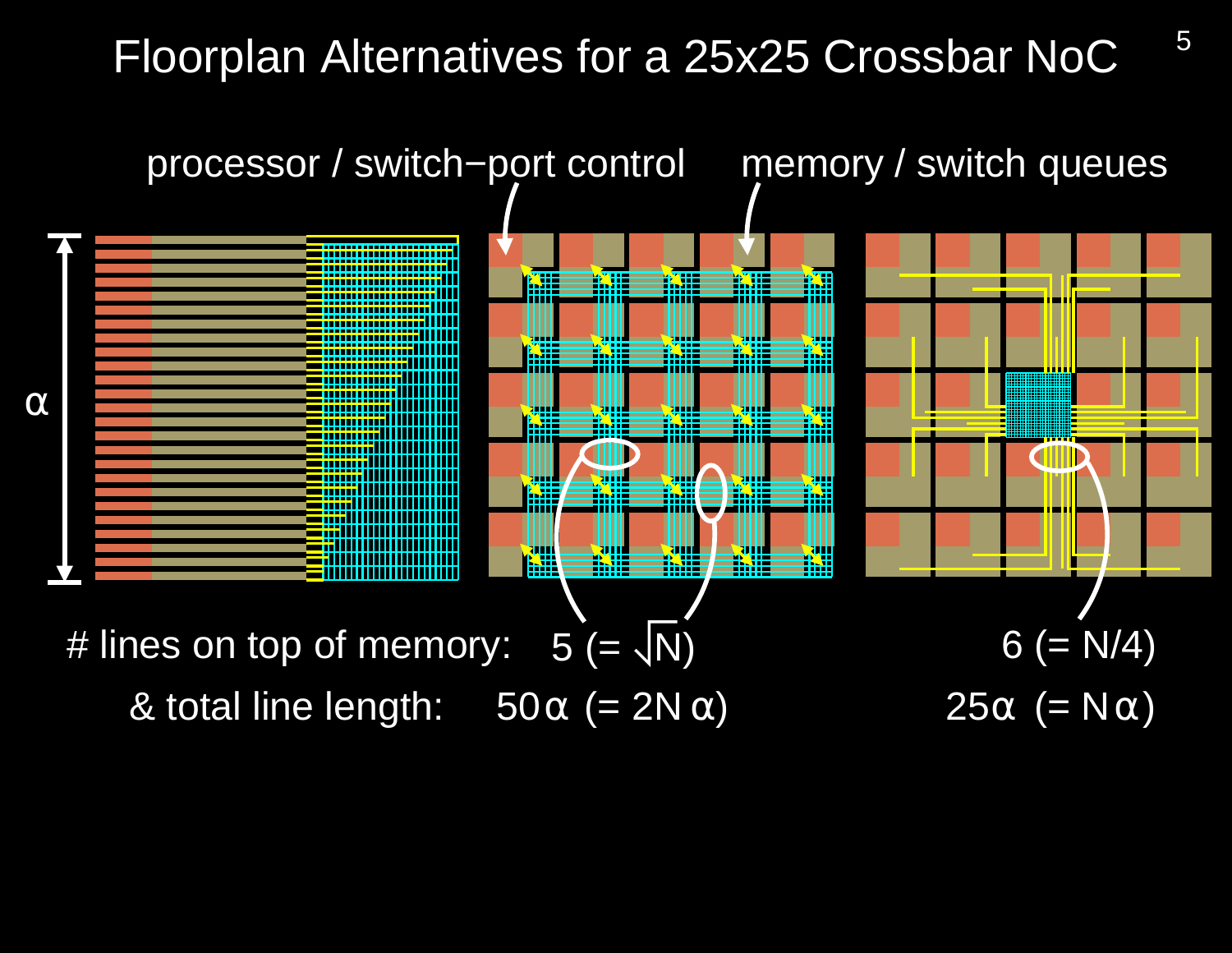

These are floorplans for a 25x25, not a 5x5 crossbar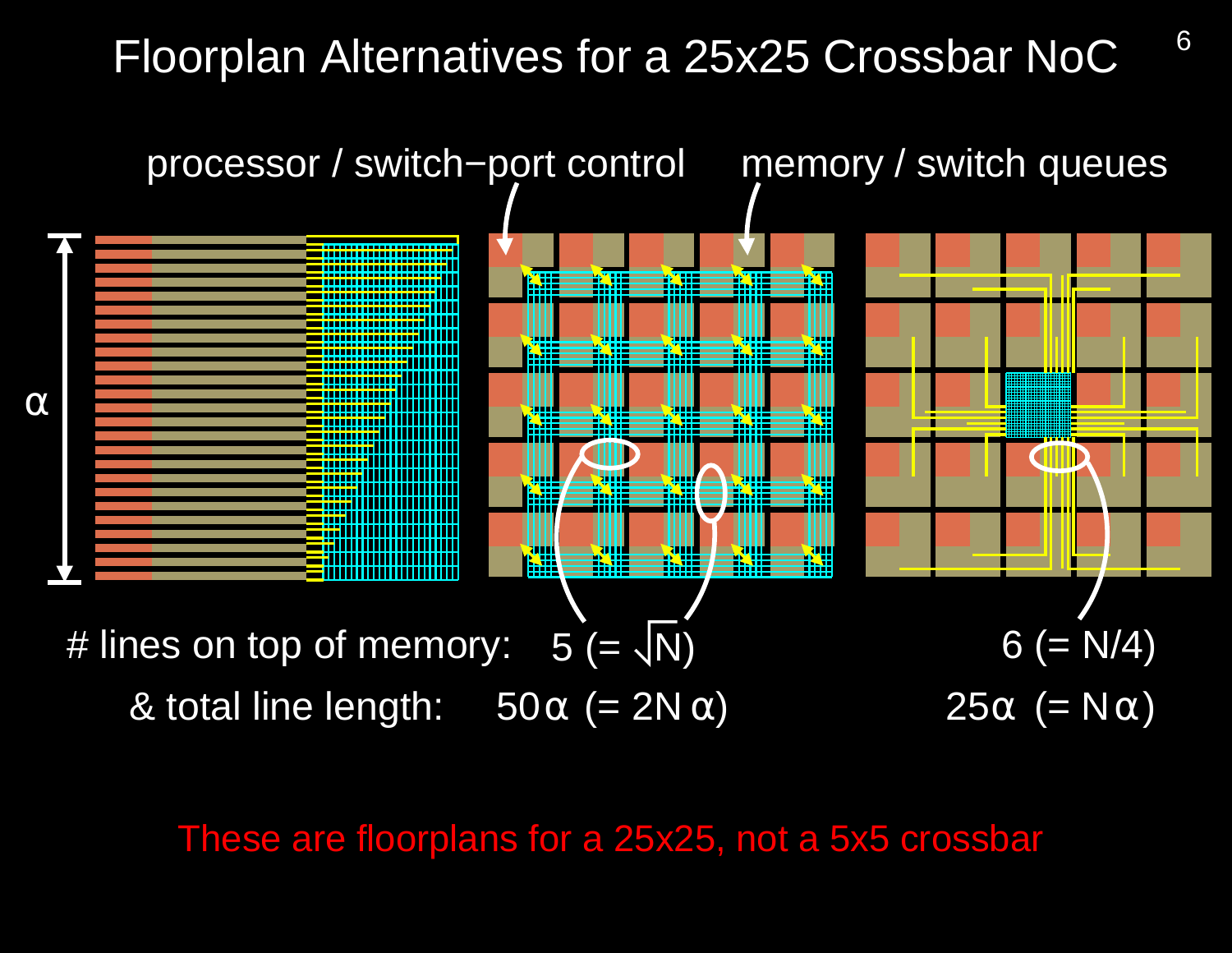## Floorplan Alternatives for a Centralized 2-bit 4x4 Crossbar

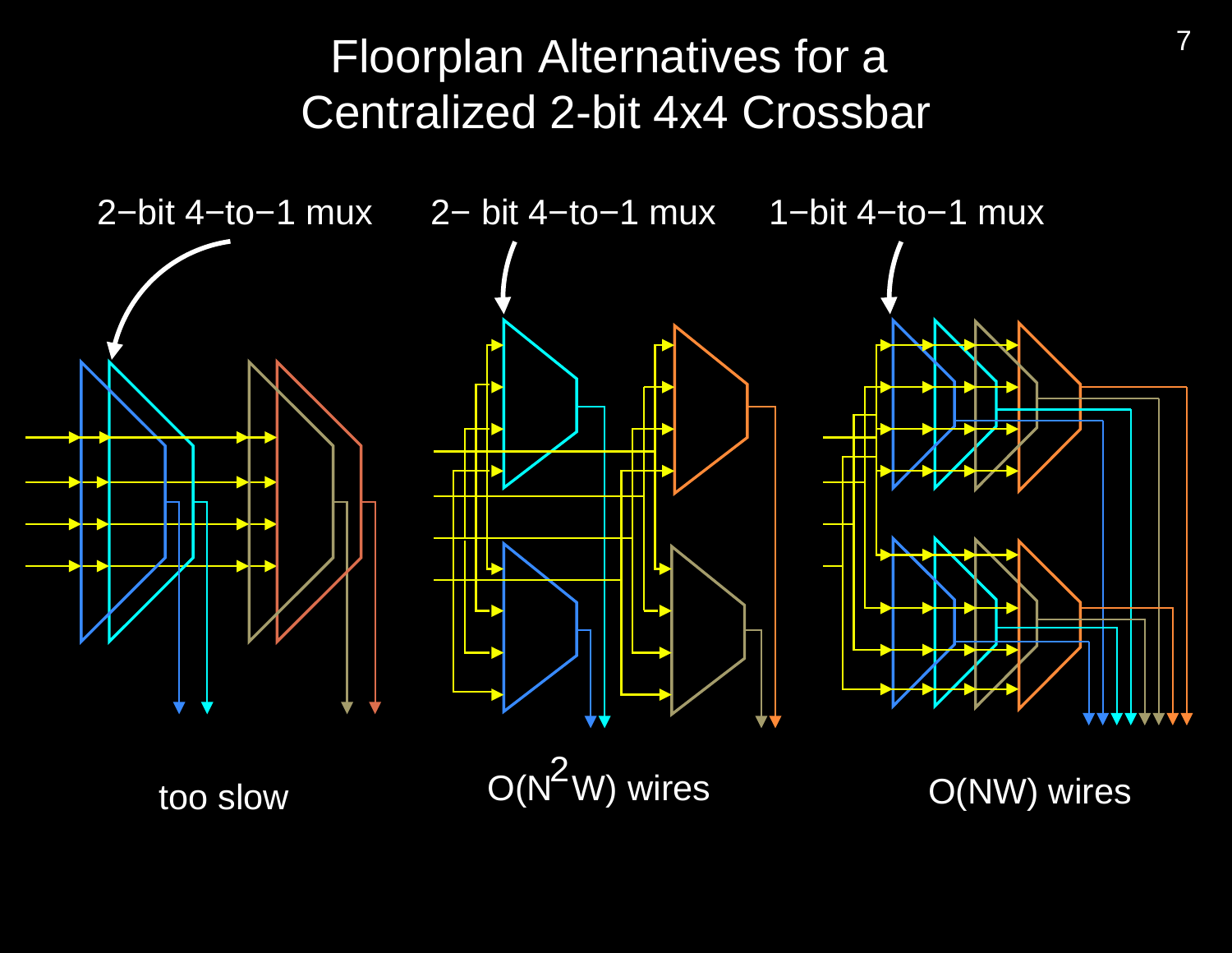# Bit Slice Design and the state of  $\frac{8}{3}$



- 90nm CMOS standard cell, M1-M9
- 1.1mm x 154um array of 128 128-to-1 quad-tree muxes - wide to provide for quad-tree wiring
- routing in M2-M4 with 95% utilization
- 750MHz worst-case, bounds:
	- NoC frequency at 750MHZ
	- pipelined-link length at 6mm in M5/M6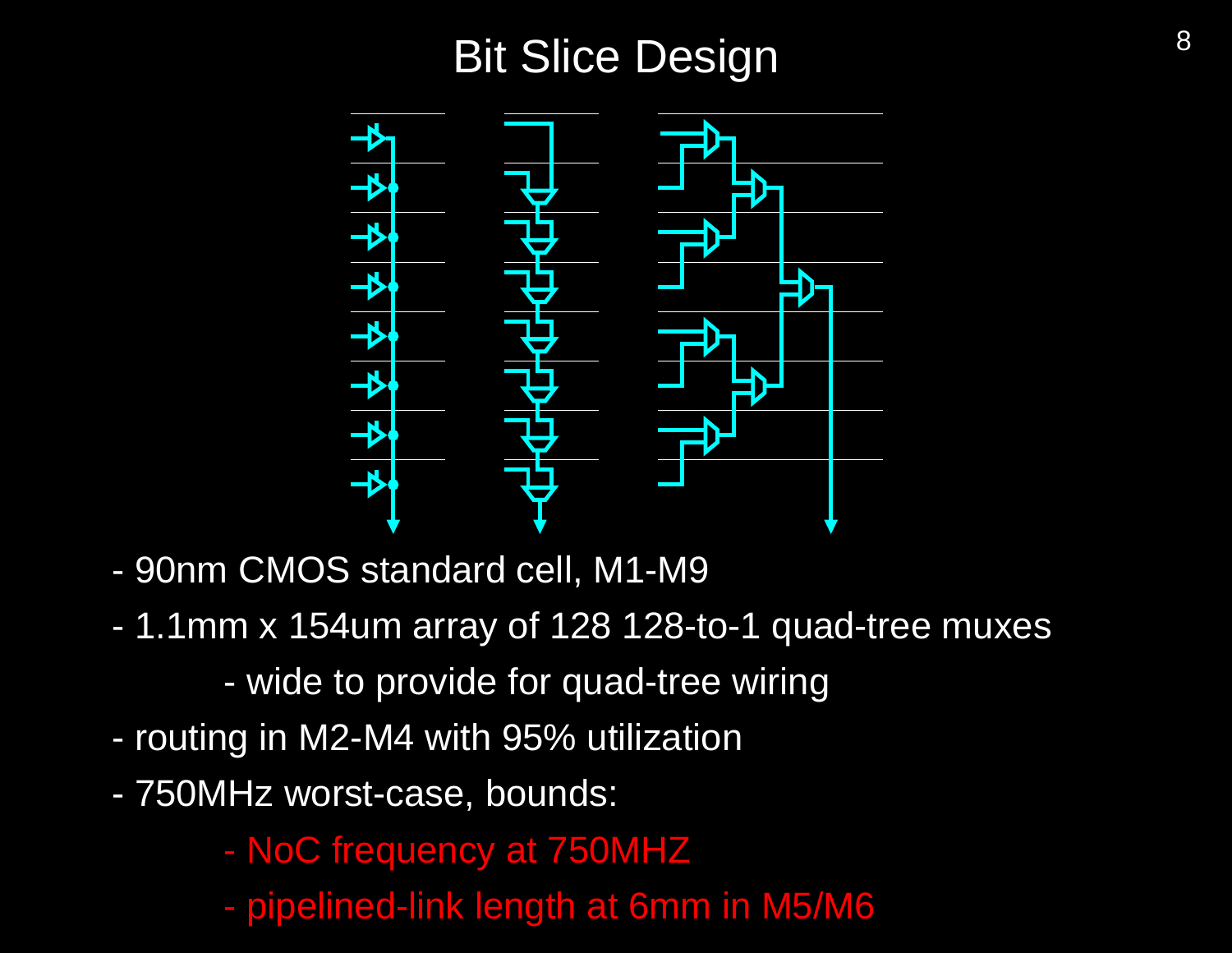#### 128x128x24Gb/s Centralized-Crossbar Floorplan

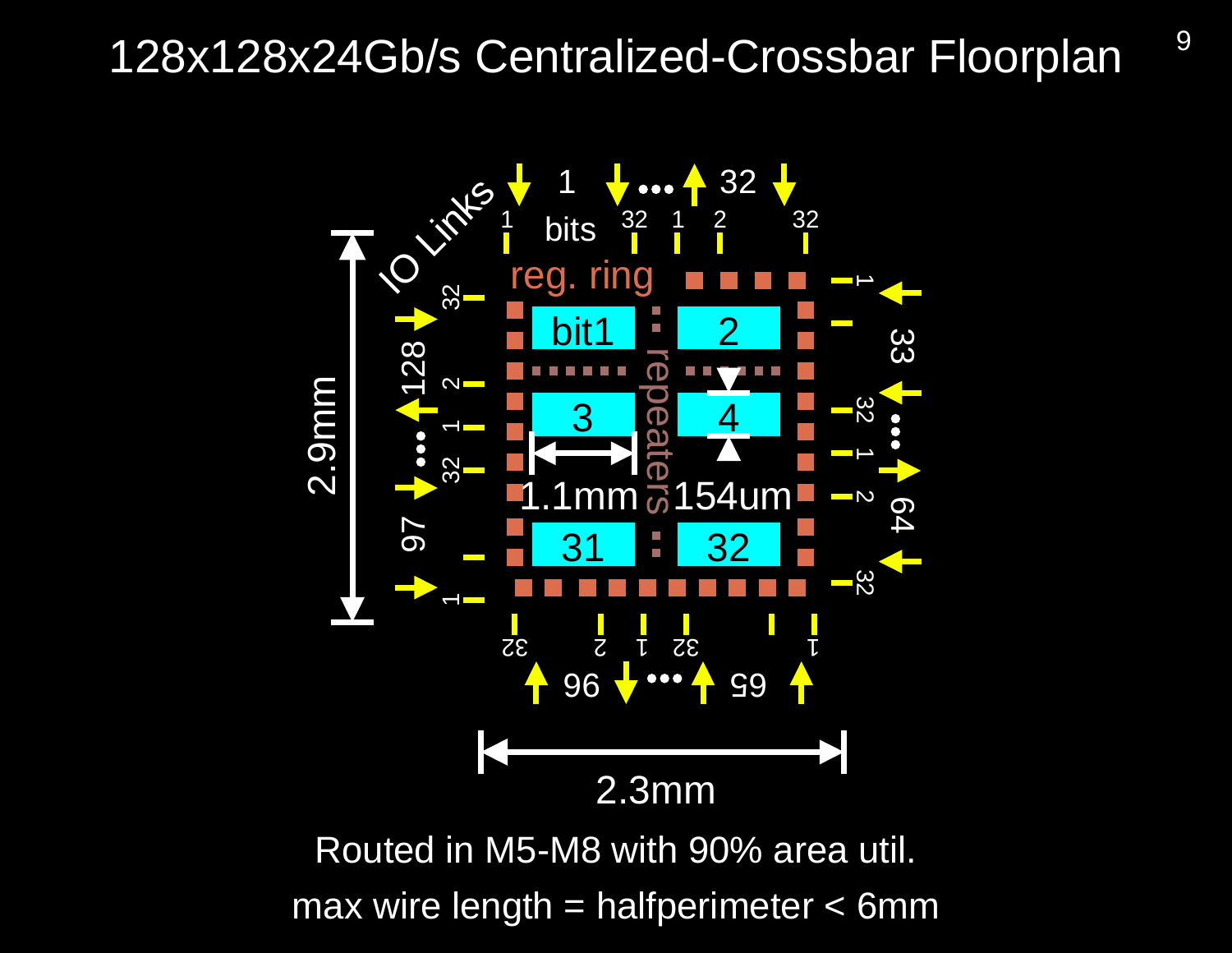# 128x128x24Gb/s Crossbar-NoC Floorplan 10



9 sq-mm left for centralized control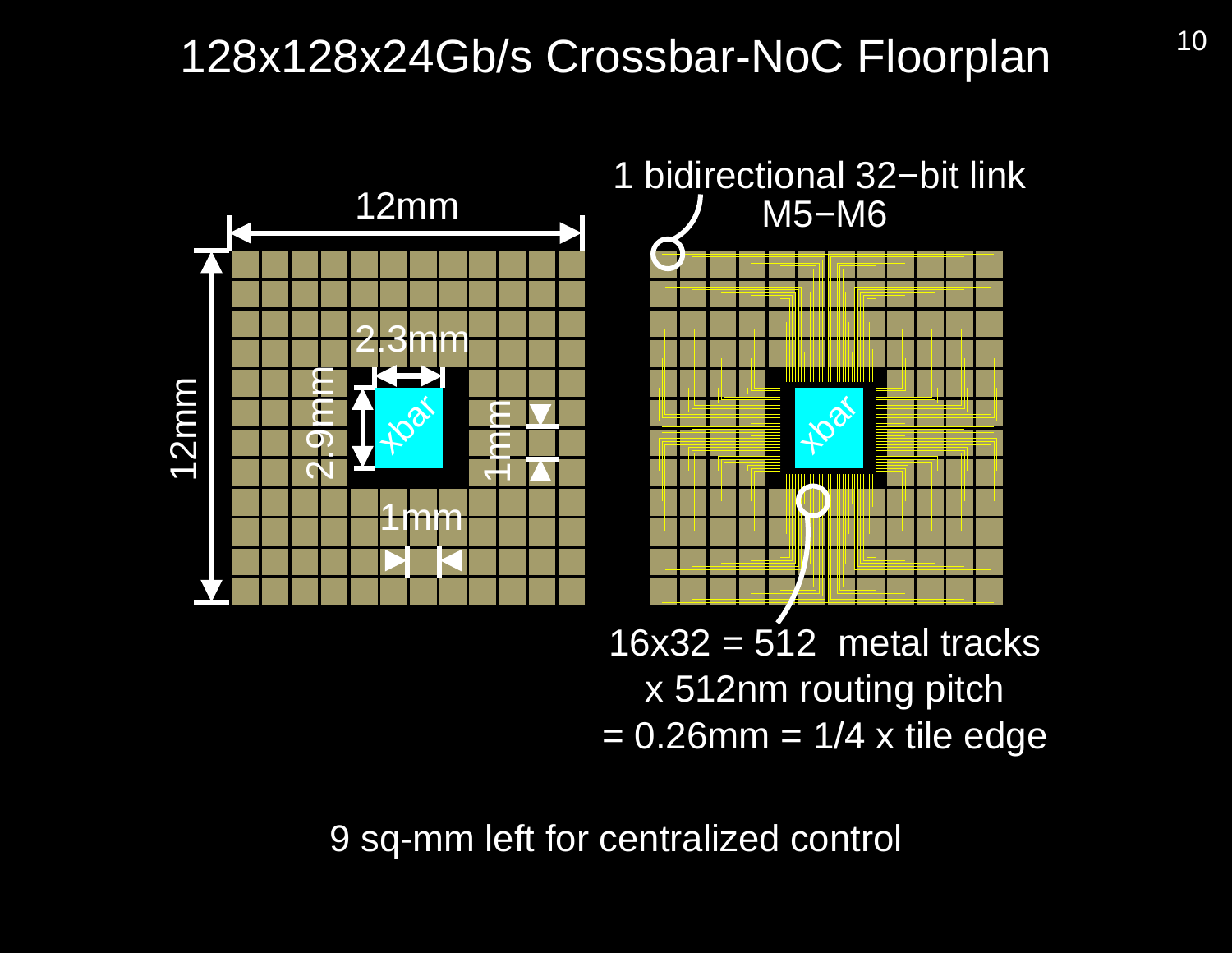# 7-Cycle Corner-to-Corner Latency 11



- 2 cycles corner to center (crossbar port)
	- 1 cycle crossbar port to slice
		- 1 cycle slice in to out
	- 1 cycle slice out to crossbar port
- 2 cycles crossbar port (center) to to corner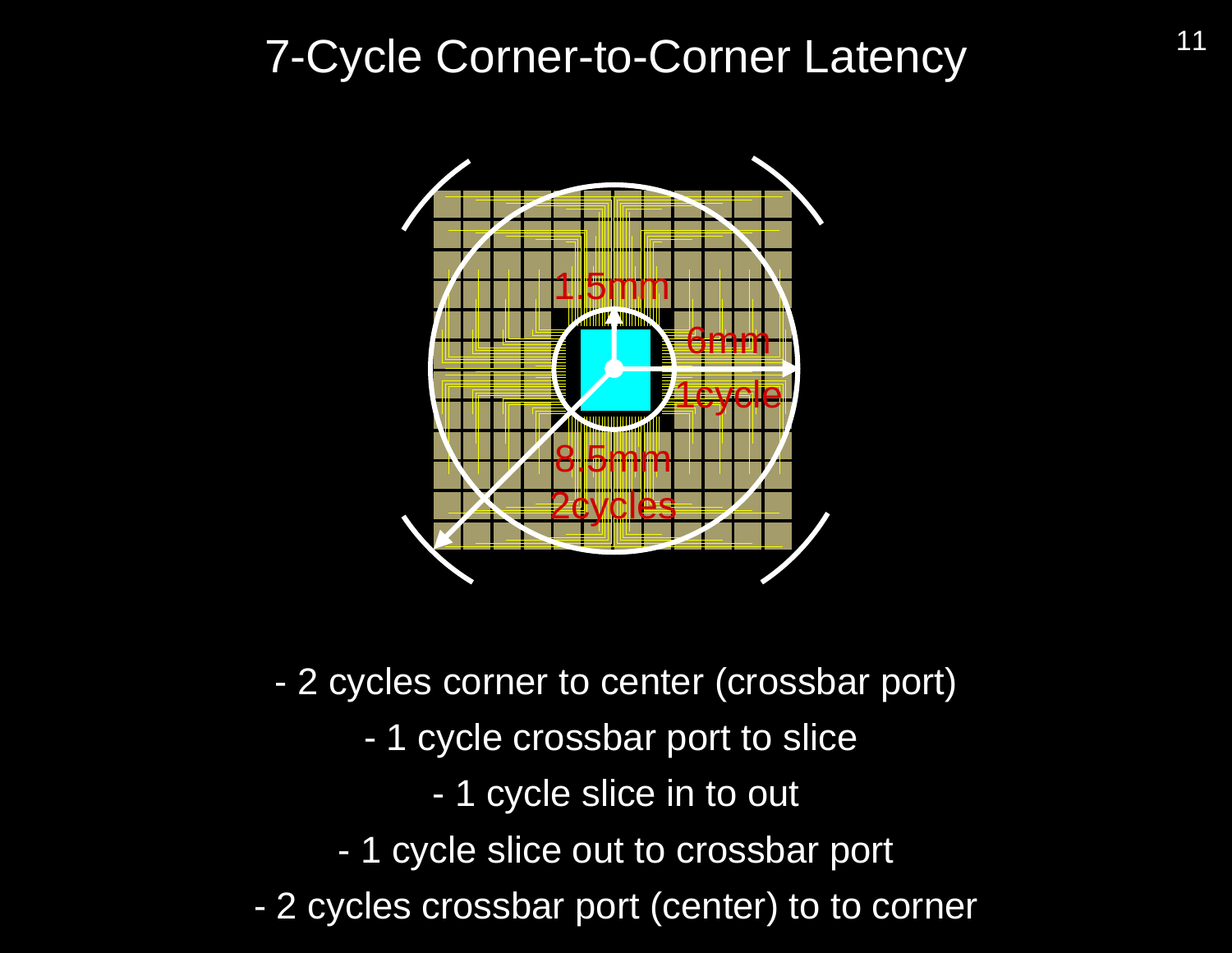

Still plentiful of wiring resources at each level of the circuit hierarchy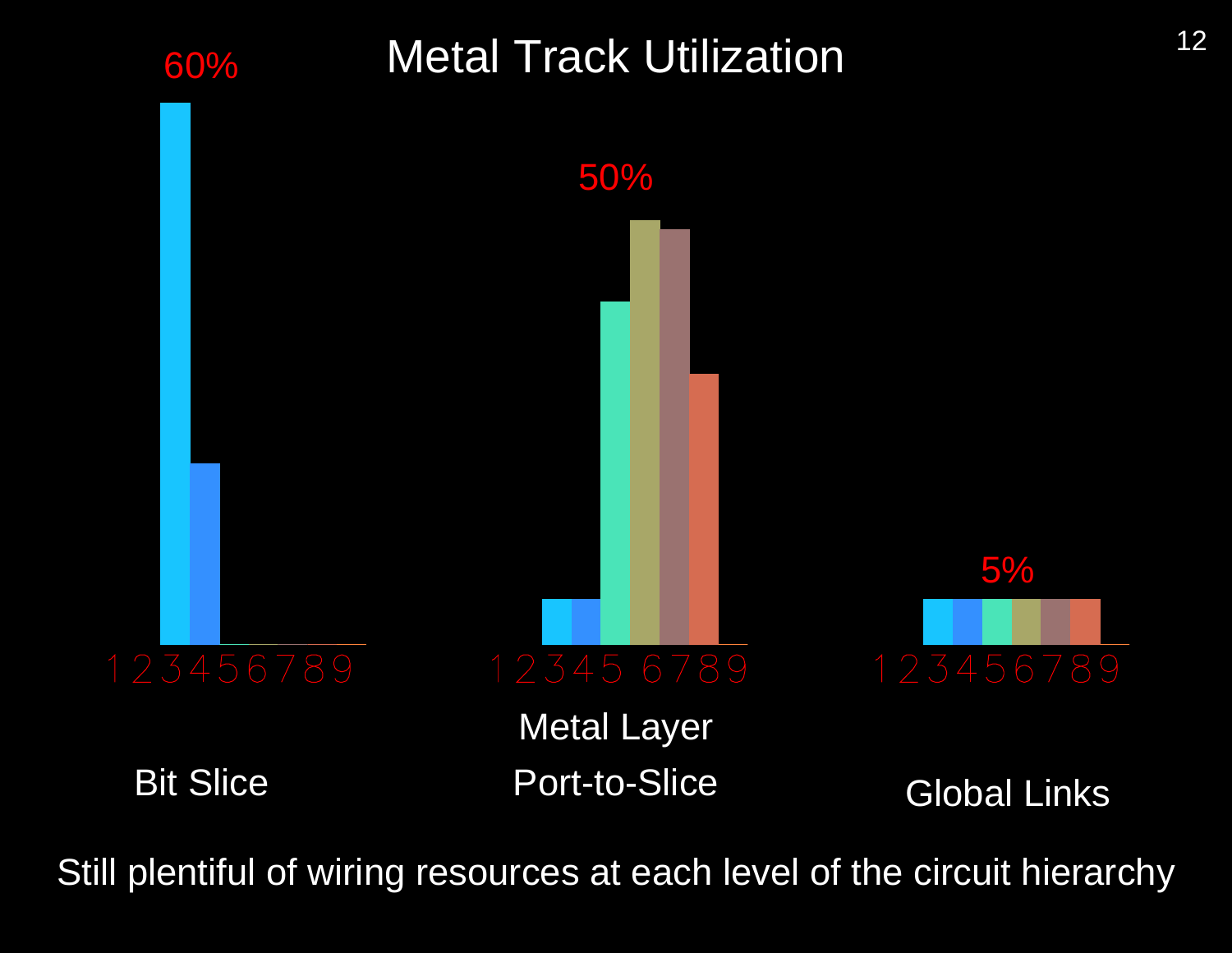

Traffic: Permutation updated / cycle - toggle rate = 1 Worst-case conditions: 0.9Volts, 750MHz